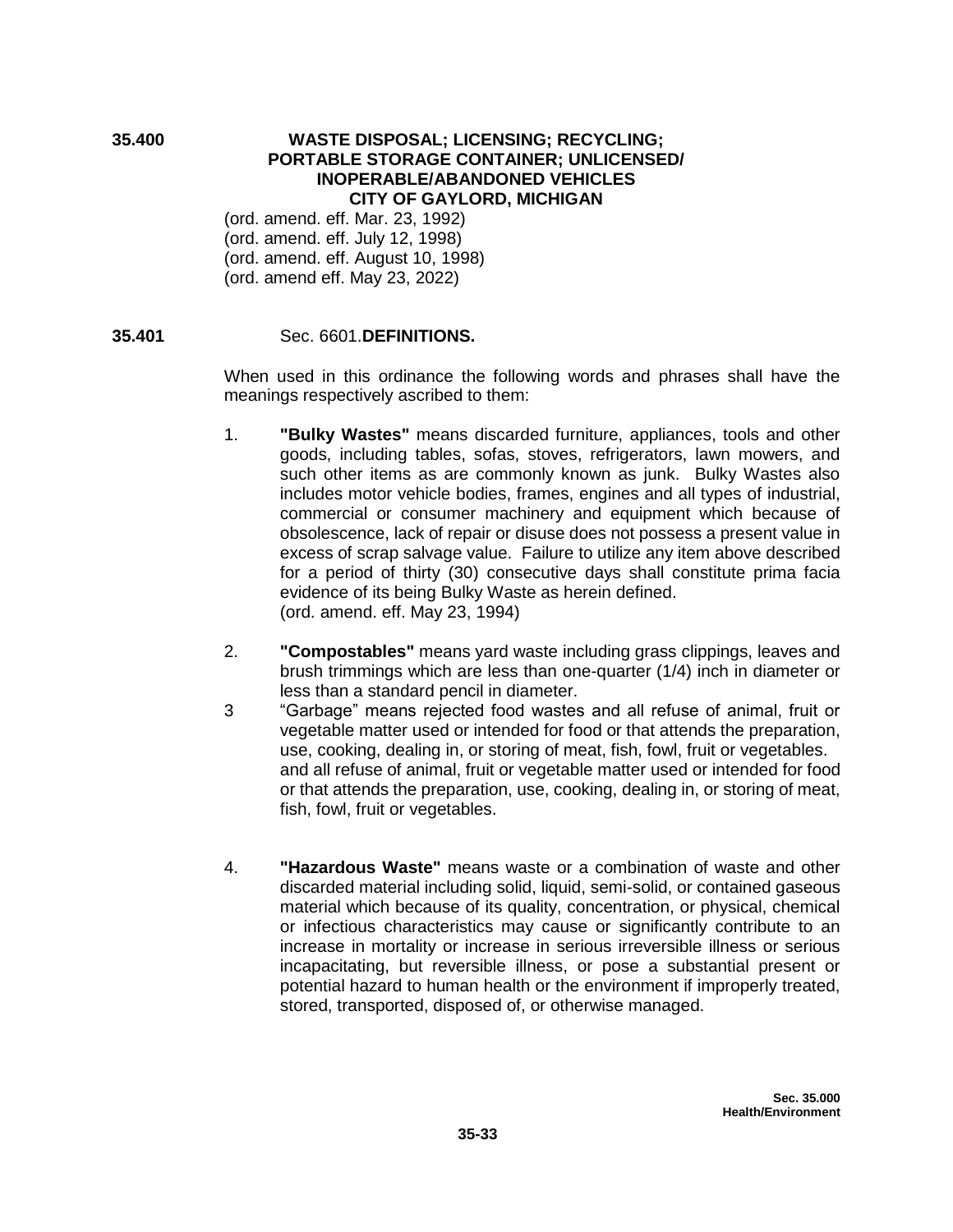- 5. **"Recyclables"** means selected items that are authorized to be picked up to be recycled. It may include, but need not be limited to, such items as newspaper, tin, aluminum, glass, and Type I and Type II plastic, as well as any other items from time to time designated by the City Council as Recyclables.
- 6. **"Rubbish"** means paper, rags, rubber, window glass, ordinary wastes from residences and business establishments and all other items not specifically defined in this section.
- 7. **"Person"** means any individual, firm, owner, occupant, tenant, corporation, partnership or person. (ord. amend. eff. Mar. 23, 1992)
- 8. **"Portable Storage Container"** means any container designed and/or used for the temporary storage of personal property, including semi-trailers, cargo containers, inoperable vehicles, train/vehicle trailers, and portable storage on demand containers (PODS).
- 7. **"Solid Waste"** means compostables, garbage, bulky waste, rubbish, recyclables, ashes, incinerator ash, incinerator residue, hazardous waste, and solid commercial or solid industrial waste, but does not include human body waste, liquid or other waste regulated by statute, ferrous or nonferrous scrap directed to a scrap metal processor or to a reuser of ferrous or nonferrous products.

(ord. amend. eff. May 23, 2022)

# **35.402** Sec. 6602. **LICENSING.**

- 1. No person shall engage in the business of collecting, transporting, delivering, or disposing of solid waste and/or recyclable materials within the City of Gaylord without first obtaining a license issued by the City Council.
- 2. Initial permits issued under this ordinance shall be effective commencing April 1, 1992, and expire on June 30, 1993. Thereafter, any license issued hereunder shall be for a period from January 1 to the following December 30. City Council may, in its discretion, issue permits for any lesser period of time, with such conditions as the Council deems appropriate. (ord. amend. eff. August 10, 1998)
- 3. Every person required to obtain a waste hauler license shall make application to the City Council on forms provided by the City Clerk's office. The application shall require such information as will enable the City Council to determine whether the applicant, if licensed, will serve the public in compliance with the requirements of this Ordinance and all other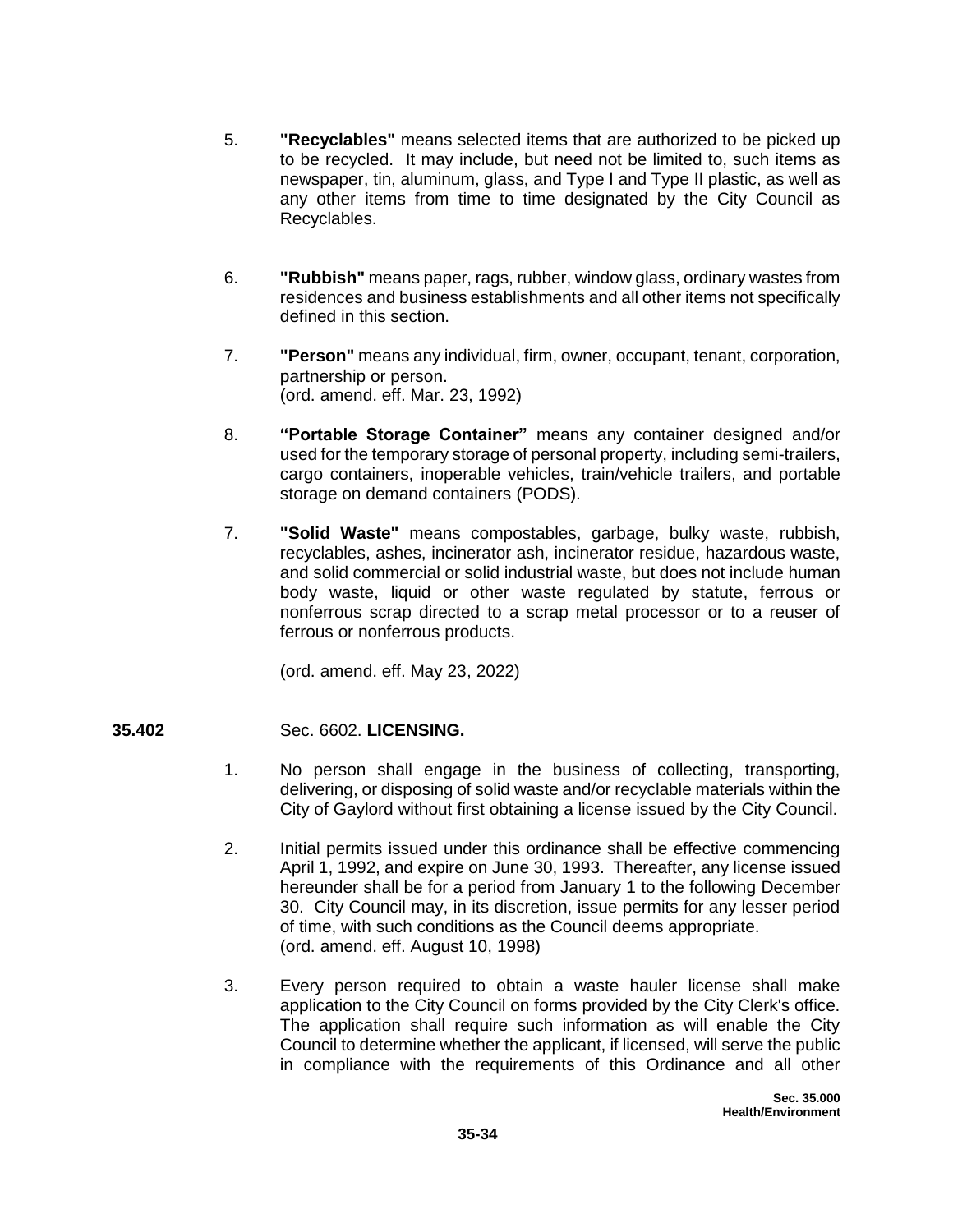applicable laws, statutes, ordinances, rules and regulations. At a minimum, the license application will provide the following information:

- a. The manner in which the licensee will collect, handle and dispose of compostables and other solid waste.
- b. The method that will be used by the licensee to educate their customers concerning the recycling program. (ord. amend. eff. August 10, 1998)
- c. The manner in which the licensee will handle the requirements of the recycling program for their customers. (ord. amend. eff. August 10, 1998)
- 4. A license issued under this ordinance is not transferable or assignable to any other person.

 5. The license fee shall be as established by the City Council from time to time. License fees shall be based on a full one year period. Licenses issued for less than a full one year period will be pro-rated on a daily basis.

 6. Each licensee shall comply with such rules and regulations as may be adopted by the City Council from time to time. The City Council is hereby granted the authority to adopt such rules and regulations as, in the discretion of the City Council, are reasonable and necessary to carry out the provisions of this ordinance and to protect the health, safety and general welfare of the citizens of the City of Gaylord. (ord. amend. eff. Mar. 23, 1992)

### **35.403** Sec. 6603. **DENIAL, REVOCATION OR SUSPENSION OF LICENSE.**

- 1. The City Council will consider each original or renewal waste hauler license application at a regular meeting of the City Council.
- 2. The City Council may deny issuance of a license for any of the following reasons:
	- a. Failure of the applicant to comply with any of the terms, conditions, requirements or regulations of this Ordinance or of any rules, requirements or regulations adopted by the City Council pursuant to this Ordinance.
	- b. Violation of this Ordinance or any applicable State or Federal law, statute, ordinance, rule or regulation.
	- c. Prior criminal conviction(s), other than minor traffic offenses, which bear on the ability of the applicant to serve the public as a waste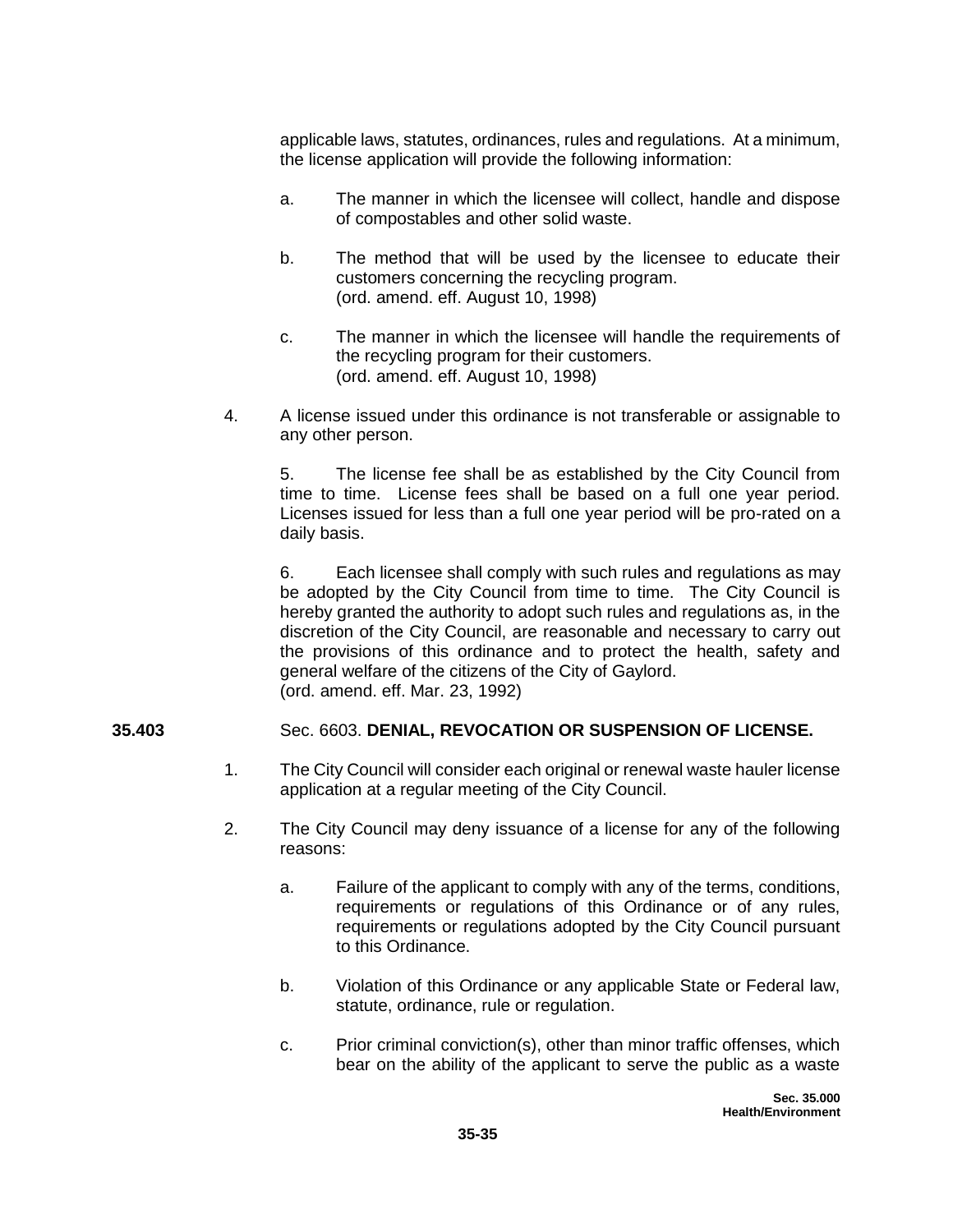hauler in a fair, honest, safe and lawful manner.

- d. Prior license suspension(s) or revocation(s).
- e. Misrepresentation of any material fact in the application for the license.
- 3. Any waste hauler license granted pursuant to this Ordinance may be suspended or revoked by the City for any of the reasons for denial of such license set forth above and by the following procedure:
	- a. The City Manager may recommend suspension or revocation to the City Council in writing, which writing shall set forth with specificity the facts upon which the recommendation is based.
	- b. The licensee shall be provided with a copy of such recommendation along with notice of the date, place and time at which the City Council will consider the same. Such notice shall be provided at least ten (10) days prior to the time when the City Council will consider the recommendation.
	- c. The licensee shall have the right and opportunity to appear before the City Council, at a public meeting, and present its position in regard to the recommendation of the City Manager.
	- d. After considering the recommendation and any information provided by the licensee, the City Council shall take action on such recommendation and shall have the power to deny, modify, or affirm the recommendation or take such other action as the Council determines to be fair and reasonable. The decision of the City Council shall be final, subject to appeal to a court of competent jurisdiction.

(ord. amend. eff. Mar. 23, 1992)

# **35.404** Sec. 6604. **REQUIREMENTS AND REGULATION OF LICENSEES.**

The following requirements and regulations shall be applicable to all licensees.

- 1. Each and every licensee shall comply with such rules and regulations as are, from time to time, adopted by the City Council. The City Council is hereby granted the authority and discretion to adopt such rules and regulations as shall be, in the determination of the City Council, reasonable and necessary to carry out the terms of this ordinance and/or to protect the health, safety and general welfare of the citizens of the City of Gaylord.
- 2. All waste will be properly disposed of at a State or Federally licensed facility. All recycled material must be handled and processed according to any applicable State or Federal law and requirement.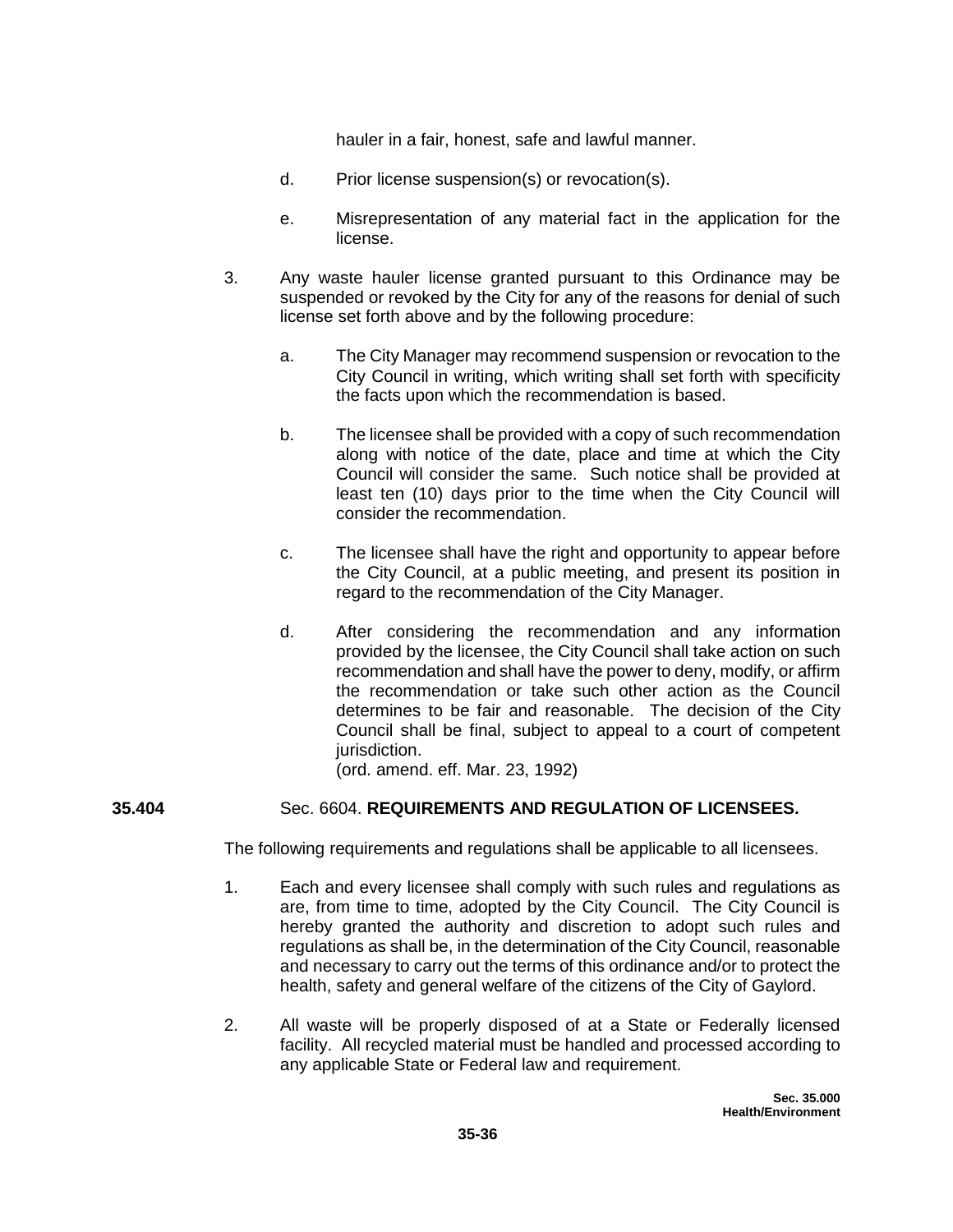(ord. amend. eff. July 12, 1998)

3. All waste hauling equipment must abide by any and all weight restrictions placed on municipal streets. The licensee will use enclosed, leak-proof, packer-type or container truck bodies or containered trailers to transport waste. Trucks will be kept in good and efficient working order to ensure proper and efficient service to City customers. Vehicles will also utilize a flashing, rotating, or oscillating beacon warning light per State regulations. (ord. amend. eff. Mar. 23, 1992) (ord. amend. eff. August 10, 1998)

## **35.405** Sec. 6605. **RECYCLING PROGRAM; ESTABLISHMENT, REQUIREMENTS AND REGULATIONS.**

- 1. In order to reduce the amount of solid waste materials disposed of in landfills, to protect our environment, to conserve our natural resources, to save energy and to contain the financial burden of solid waste disposal, the City Council may establish a city-wide recycling program. (ord. amend. eff. August 10, 1998)
- 2. Each residential licensed waste hauler within the City of Gaylord shall provide a recycling program to its customers, which program shall contain the minimum requirements set forth in this ordinance and in any rules and regulations adopted by the City Council. (ord. amend. eff. August 10, 1998)
- 3. The City Council shall adopt ordinances or regulations specifying the type of residential recyclable materials to be separated; the preparation of recyclable materials for collection; the method of collection of recyclable materials; and a list of specific items which may be designated as recyclable materials. Such items shall be items that are generally accepted by the recycling industry for remanufacturing and reuse, which can be cleaned, prepared and stored in a manner to protect the public welfare, safety and environment, and which can be collected and recycled without threatening the economic viability of the recycling program. Copies of any such regulations adopted by the City Council shall be on file with the City Clerk. The City Council, upon the recommendation of the City Manager may amend the regulations as circumstances warrant in accordance with the procedure for the adopting of the regulations. (ord. amend. eff. August 10, 1998)
- 4. All recyclable materials intended and set out at designated collection points for the recycling program shall be cleaned, prepared and stored in accordance with the regulations adopted by the City Council.
- 5. Ownership of recyclable materials remains with the person or household from which the materials originated until collected by a licensed waste hauler. Upon collection from a designated collection point, ownership of properly prepared and stored recyclable materials shall be vested in the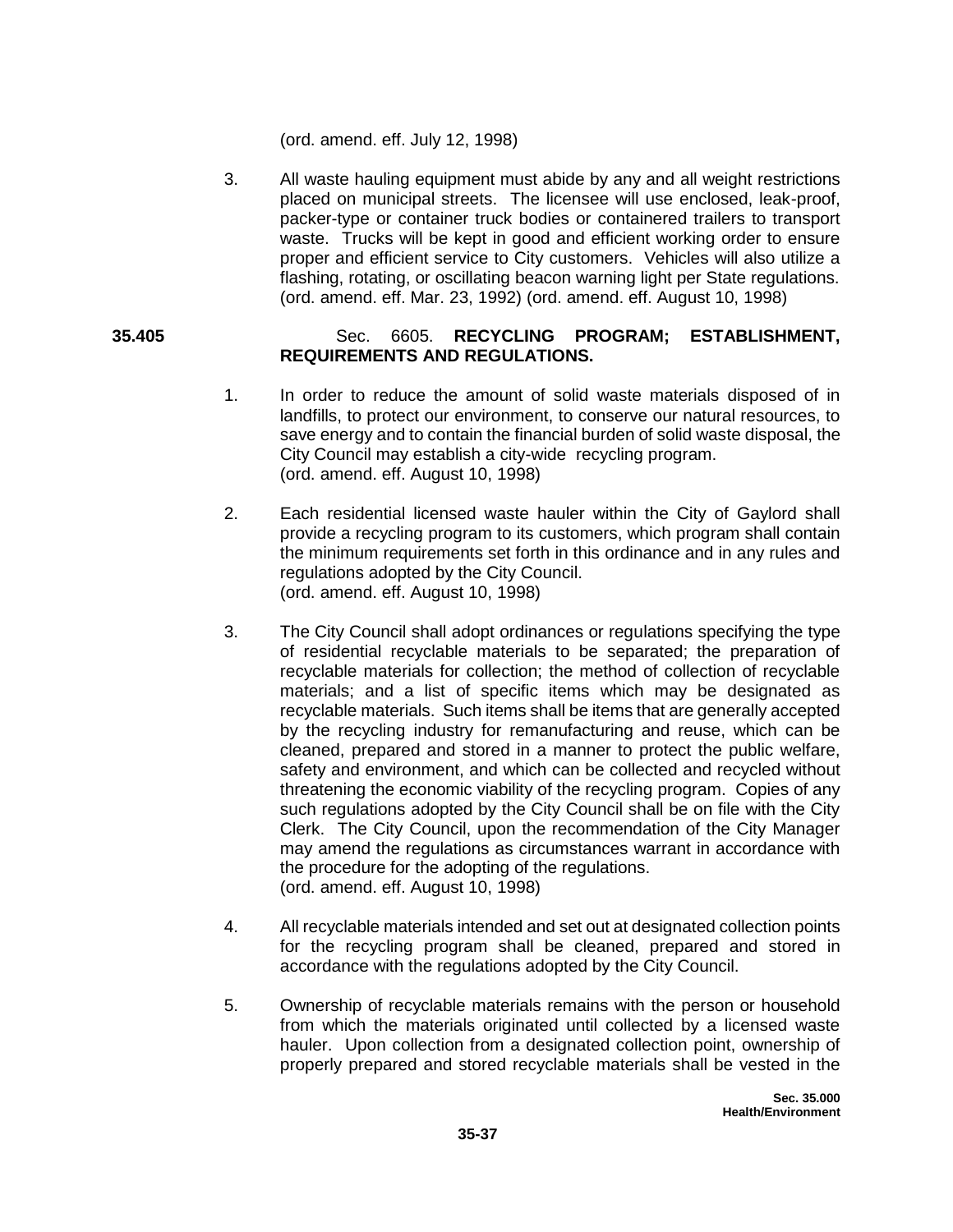licensed waste hauler. Materials not prepared, cleaned or stored according to this Ordinance or regulations of the City Council shall remain the responsibility and property of the individuals or household from which the materials originated. Nothing in this Ordinance shall abridge the right of any individual or household to give or sell their recyclable materials to any recyclable materials program.

6. No person other than one licensed under this Ordinance shall take or collect recyclable material set out for authorized collection within the City of Gaylord. (ord. amend. eff. Mar. 23, 1992; May 23, 2022)

## **35.406** Sec. 6606. **WASTE RECEPTACLES.**

- 1. No person shall dispose of any solid waste within the City of Gaylord except to a waste hauler licensed under this Ordinance.
- 2. Suitable waste containers shall be provided by the owner, tenant, lessee or occupant of each premises within the City of Gaylord. Such containers shall be of the type described below:
	- a. Water tight metal or plastic containers equipped with tight fitting covers sufficient to keep out water and prevent disturbance by animals. All such receptacles shall be equipped with suitable handles by which they may be lifted.
	- b. Plastic trash bags with a maximum capacity of 33 gallons, which may be used either as liners for metal containers or independently for garbage and rubbish storage. (ord. amend. eff. August 10, 1998)
- 3. All bulk rubbish accumulating on any premises, such as cardboard containers, wooden crates and similar rubbish, shall be flattened and tied in bundles or packed in suitable containers and in no case shall any such bundle be larger than two feet by four feet.
- 4. Brush shall be cut into three foot lengths or less and tied into bundles weighing not more than sixty pounds.
- 5. All garbage from residential structures shall be securely wrapped and placed in approved garbage receptacles as hereinbefore described. Noncombustible rubbish shall be in separate containers and shall be in no case intermingled with garbage or placed in garbage receptacles. (ord. amend. eff. Mar. 23, 1992)

#### **35.407** Sec. 6607. **COLLECTION PROCEDURES.**

1. It shall be the duty of the owner, occupant or person in charge of any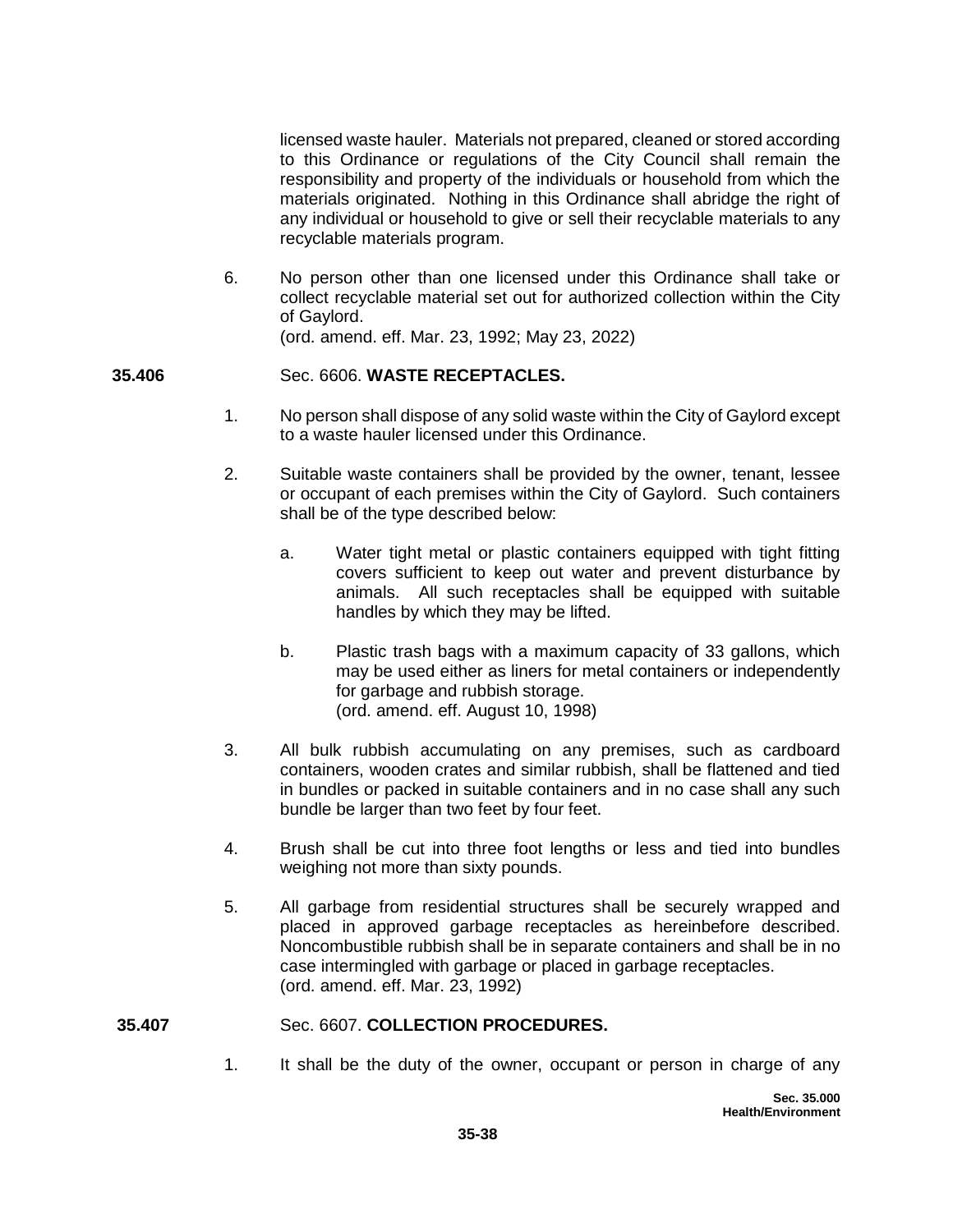dwelling, house, store or other business establishment to place or cause to be placed on the days scheduled for the collection of solid waste from the said premises, the receptacles containing such solid waste at the curb line in the front of the building. Such solid waste containers shall not be set out for collection prior to 6:00 o'clock in the afternoon preceding the day of the collection or later than 7:00 o'clock in the morning on the day of collection. After such receptacles are emptied they shall be removed from the street on the same day collections are made.

- 2. It shall be the duty of the owner, occupants or other persons in charge of any dwelling, house, store, or business establishment to see that no rubbish, other combustible or noncombustible, is placed or permitted to remain in any street, alley or other public place, or any private place except a building or other suitable storage place. It shall also be unlawful for any such person to store any hazardous waste, flammable rubbish or other waste material where it would cause a fire hazard. When any such owner, occupant or other person in charge of any premises permits any rubbish or combustible material to accumulate in any public alley, street or other public place, or any private place, outside of a storage or other approved building, after the last regular scheduled time for collection in any week, the City Manager shall have the authority to cause to be collected such rubbish or other material at any time between the last scheduled collection at the end of said week and the first scheduled regular collection in the following week. The cost of said special collection shall be charged to the owners or occupants of property permitting such rubbish or other material to accumulate.
- 3. It shall be the duty of the owner, occupant or person in charge of any dwelling, house, store or business establishment to dispose of any tree limbs or tree trunks in excess of four inches in diameter, tree stumps, roots or diseased trees.
- 4. The accumulation of bulky waste in open spaces upon public or private property is prohibited. It shall be the duty of the owner, occupants or other persons in charge or possession of any dwelling, house, store, or other business establishment to see that no bulky waste is placed or permitted to remain in or upon any street, alley, or other public place, or any private place except a fully enclosed building. When any owner, occupant or other person in charge of any premises permits any bulky waste to be present in violation of this Ordinance, the Chief of Police or the City Manager shall have the authority to cause the same to be collected and disposed of. The cost of said collection shall be charged to the owner of the real property from which the bulky waste is removed and said cost, if not paid promptly, shall be added to the tax bill for such property.

(ord. amend. eff. Mar. 23, 1992; ord. amend. eff. May 23, 1994))

**35.407a** Sec. 6607a. PORTABLE STORAGE CONTAINERS, UNLICENSED/ INOPERABLE/ABANDONED VEHICLES.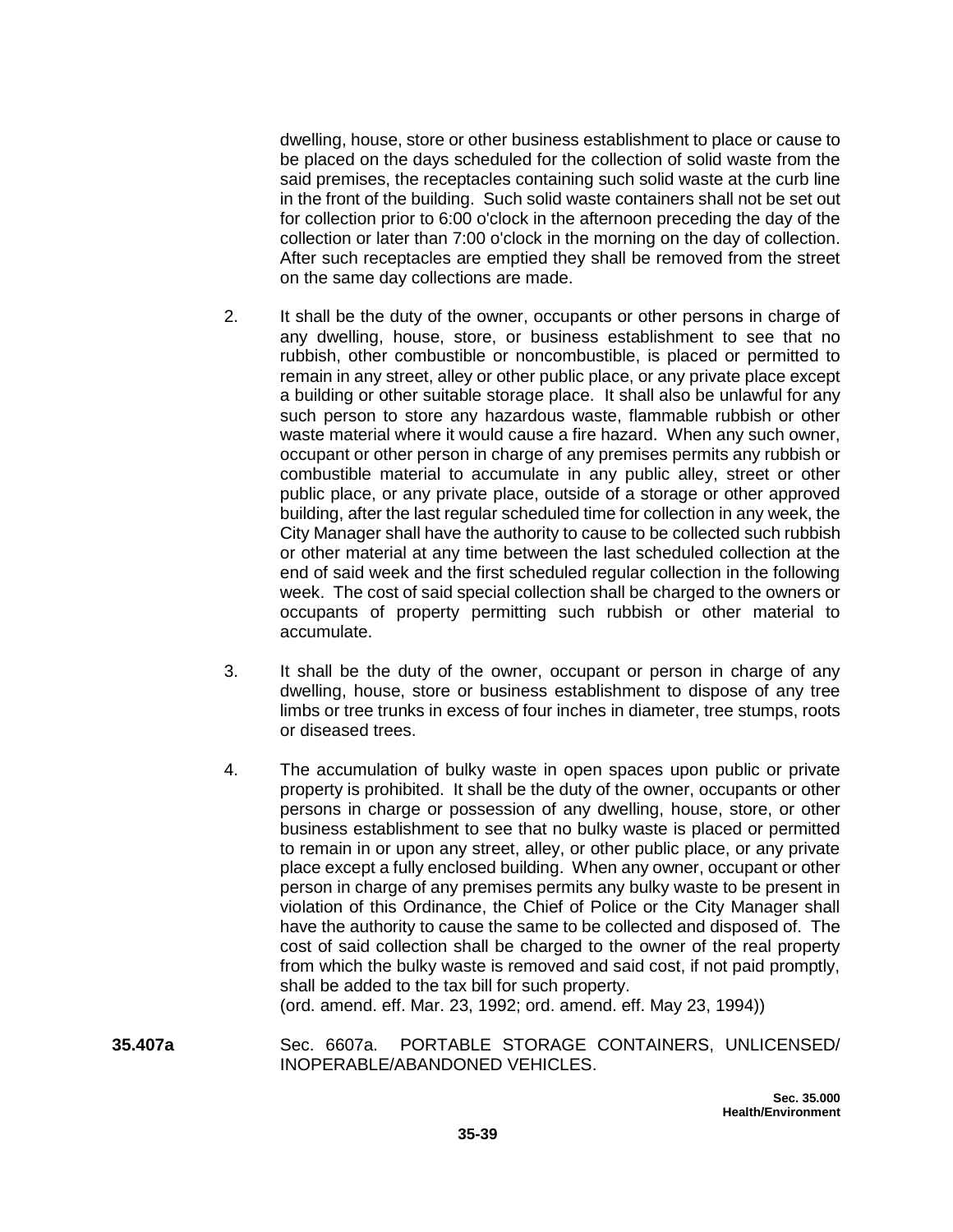1. It shall be unlawful for an owner, occupant or other person in charge of or in possession of any property to permit or allow any portable storage container, unlicensed motor vehicle, inoperable motor vehicle, or abandoned motor vehicle to remain in or upon any street, alley or other public place, or any private place except within a fully enclosed building for a period in excess of thirty (30) days. For the purposes of this Section, a motor vehicle is "inoperable" where it may not be legally operated on a public highway under the Michigan Motor Vehicle Code or the Uniform Traffic Code for Cities, townships, and Villages.

(ord. amend. eff. May 23, 1994; ord. amend. eff. May 23, 2022)

- 2. If any portable storage container or motor vehicle is in or upon any public or private place in violation of subsection 1. or 2., above, the City Manager, Chief of Police or their designee may issue a notice to the owner or to the owner of the property where such container or vehicle is located, to remove the same within seven (7) days. If the container or motor vehicle is not removed within seven (7) days after the notice, the Chief of Police, City Manager or their designee shall have the authority to cause the container or motor vehicle to be removed and disposed of and the cost thereof, if not paid promptly, shall be added to the tax bill for such property. (ord. amend. eff. May 23, 1994; May 23, 2022)
- 3. In addition to the foregoing, the owner of such container or motor vehicle and/or the owner of the property where such container or motor vehicle is located, if the same is not removed within seven (7) days after the notice specified in subsection 3., above, may, in the discretion of the Chief of Police or City Manager, be charged with a civil infraction punishable by a fine of \$100.00. Each day that a container or motor vehicle remains on private property in violation of this Ordinance shall constitute a separate civil infraction.

(ord. amend. eff. May 23, 1994; May 23, 2022)

# **35.408** Sec. 6608. **UNLAWFUL BURNING.**

No person shall cause or permit any open burning of fuel, garbage, rubbish, or other combustible refuse or waste material, including by way of description but not by way of limitation, leaves, brush, tree trimmings and grass. This provision shall not be construed to prohibit fires of charcoal or a non-ash producing fuel when used on private property for the exclusive preparation of food for human consumption.

(ord. amend. eff. Mar. 23, 1992)

#### **35.409** Sec. 6609. **ENFORCEMENT.**

2. All nonconforming trash receptacles must be rejected and tagged by the licensed waste hauler who shall tag the containers and shall state the reason collection was not made.